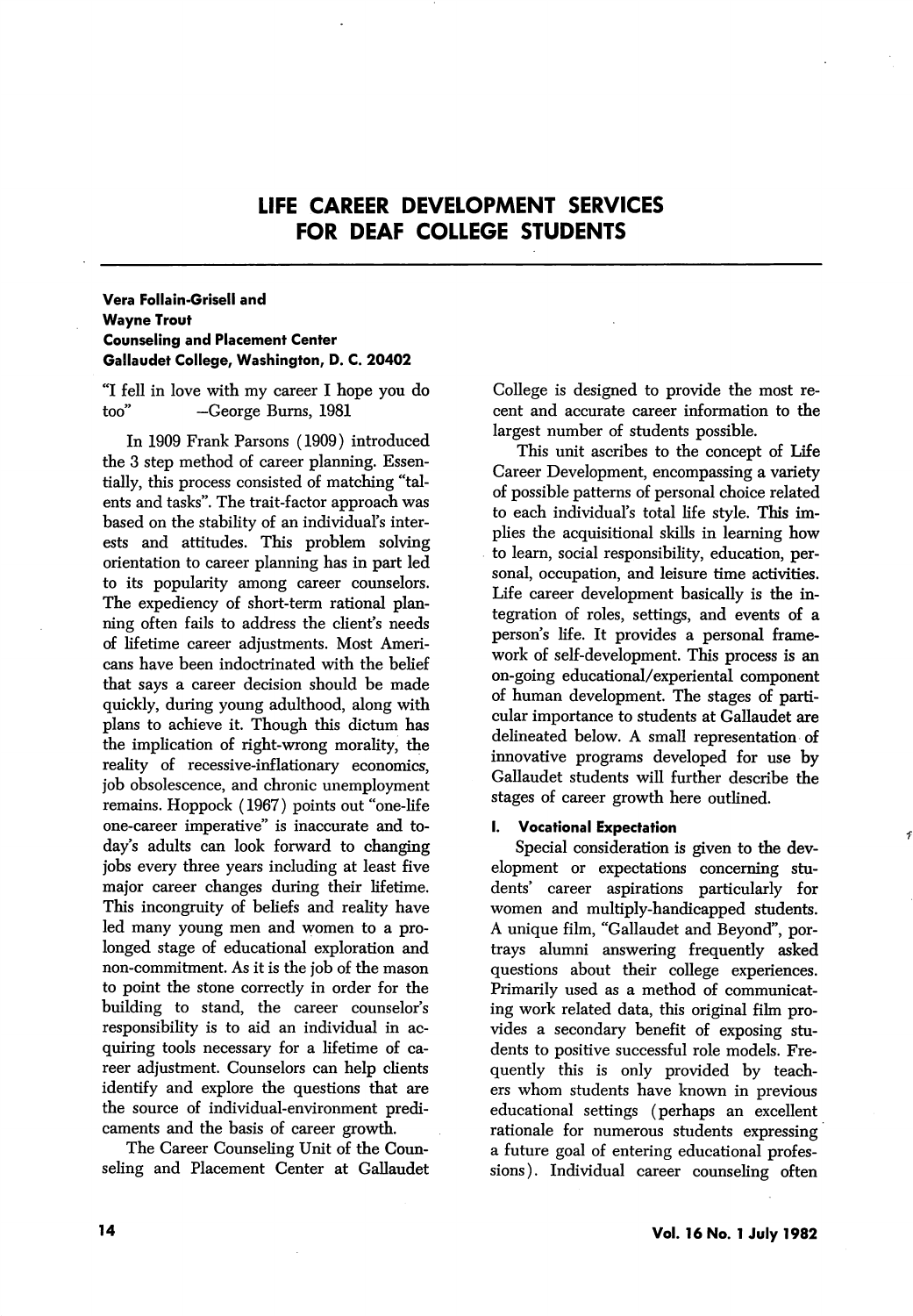helps answer questions such as: "What do deaf people do?'' Summer orientation pro grams further emphasize an integrated ap proach to education. The Peer Advisor Pro gram employing upperclass students pro vides exposure to new experience careers and activities which are often new to Gallaudet students. Cultural exposure and numerous accessible programs in the Washington area also heighten students' awareness and fur ther broaden their vocational expectations.

#### II. Introspection and Assessment

Career Development is closely related to the development of self-concept. Students participating in the preparatory program be gin this process of self-awareness, personal values, and a general heightened awareness of one's environment and choices. The "Orien tation for Preparatory Students" is a formal way in which young men and women begin to think of themselves in relation to their world. As freshmen, students utilize the ca reer development course, "Freshmen Orien tation", to better examine their career-related values, beliefs, interests, aptitudes, and characteristics. Traditionally, liberal arts col leges have not offered formal courses dealing with the school-job relationship (Noretsky, Beach, 1980). For specific information con cerning the course itself, please refer to "A Mediated Course in Career Development" in the September 1980 issue of the American Annals of the Deaf.

Reviewing their own life career patterns, students gain an understanding of self-deter mination and choices in their everyday lives. Often, discussing their interests and aspira tions with a career counselor enables them to leam a process of linking similar charac teristics and skills. Numerous interests inven tories and exercises are used to initiate this process for some students stating few or no interests.

#### III. Exploration

Assessment and exploration are closely linked developmental stages. As a student uncovers information about himself, he is eager to examine this knowledge others in light of the world at large. The considera

tion of several alternate paths exposes stu dents to a wider world of vocational goals.

In a liberal arts curriculum students are required to have a varied background in sci ences, humanities, and social studies, to men tion only a few. These are nicely integrated into the exploration process, often opening new fields and possibilites otherwise undis covered.

An essential link in this stage is utilizing the myriad of one's own experiences, acquain tances, and reference materials as resources for learning. Alumni files have been recently developed to aid students in gaining first hand answers about specific careers. The Ca reer Resource Center is the foundation of this stage, compiling current and in-depth in formation, reference data, and referral re sources on thousands of career options. The primary goal of this developmental stage is learning the tools and research skills en abling students to transfer these techniques into any vocational field.

#### IV. Formation of Vocational Goals

Students equipped with accurate data concerning themselves and the world of work often are stymied by an inability to select from various alternatives. Again, the focus in this stage is to develop the skill of know ing how to make decisions rather than resolv ing an immediate conflicting situation. The "Orientation for Preparatory Students", pre viously discussed, provides some background in decision making skills. This is agumented with individual career counseling and an interactive computer guidance system (Warnath, 1969). This System of Interactive Guid ance and Information, designed by the Edu cational Testing Service in 1977 provides a staged program of information and decisions to be made. The 5 stages, values, locate, compare, planning, and strategy, continually ask a student about their preferences and proceeds to "test out" the accuracy of those decisions. The fifth stage teaches a method ology for decision making which has been practiced throughout the student's involve ment with the computer system: the ability to demonstrate how a student currently makes decisions and if he finds that pro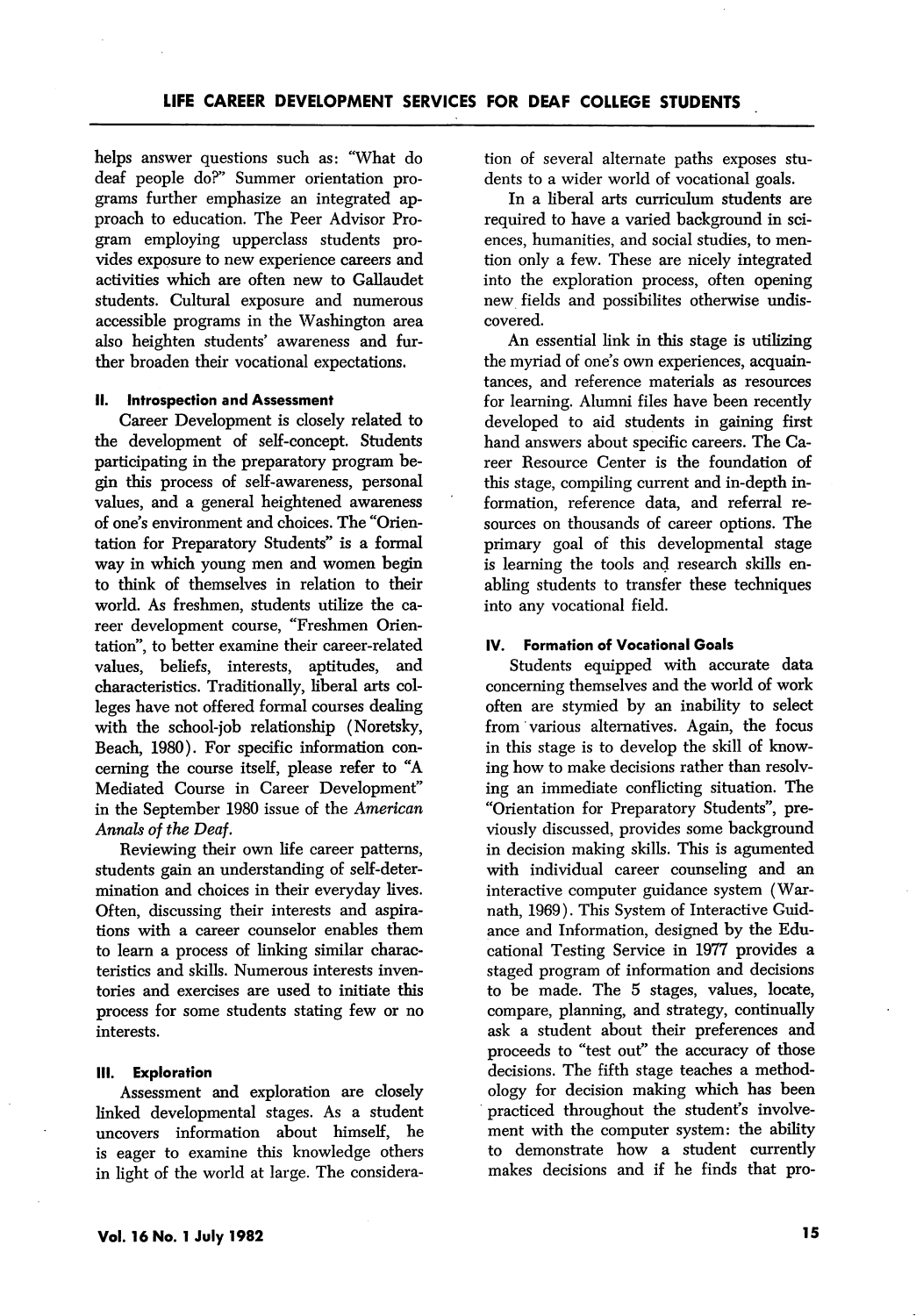cess to be satisfactory. Occasionally this leads a student to transfer to a different college or type of training.

### V. Reality Testing

In preparation for the career goals which students have declared, they begin coursework in their major area of study. This pro vides more contact with professionals in the specific disciplines. Courses are one method of "testing out" career goals. Equally impor tant is discussing future plans and projects with academic advisors, continuing in-depth career counseling about alternatives for specific majors, and utilizing resources co ordinated in career counseling. Two other programs available to Gallaudet students are a cooperative education program and "Experi ential Learning Programs Off-Campus" pro viding students direct job experience related to their academic goals. "Career Videotapes" of deaf professionals and alumni discussing their careers and backgrounds give students an insightful range of personal perceptions about several professional fields. Some stu dents directly observe a career they are in terested in pursuing. This "job shadowing" enables students to question and learn many things which are not always apparent in the classroom. "Part-time and Summer Jobs" fur ther enrich a student's knowledge of his chosen field. "Career Exploration Lunches" was also offered to students bringing to gether deaf professionals and students in terested in similar career paths. This informal format encourages good interaction and sti mulates further exploration, preparing stu dents for the transition from school to em ployment.

## VI. Accessing the World of Work

The entire process of how to enter the working force is the joint responsibility of career and placement counseling. Frequently the transition from student to worker also indicates other concurrent transitions in an individual's life. Preparation for some of these changes is fundamental to a smooth ad justment. Often, skills in decision making are again utilized to review alternatives and po tential paths. The placement changes at this

time. Special senior-phobia workshops ad dress these issues directly.

#### VII. Life/Career Survival

This final phase in the career process can also include job-keeping skills and co-worker relationships. However, individual career counseling and workshops also address the issues of burn-out, professional development on the job, and numerous other "surviving skills". Again, career and placement services team their talents in this area. A frequent request is how to juggle a profession, a fam ily, and personal needs in 24 hour days. Lei sure, learning, and productivity are integral components of human development and these are on-going processes at work through out an individual's life. Career counseling rec ognizes the integration of numerous factors in this development and employs method ology to address this on-going lifelong devel opment as well as immediate concerns of specific situations confronting an individual.

Career development is an active, ever changing process that encounters many ob stacles and disappointments along the way. Attitude is the germinating seed of adjust ment in career education. Teachers, admin istrators, parents, and others can facilitate career attitudes. Student awareness of them selves as "workers" performing tasks at home, school, and in the community is a priority of career development. The congruity of selfconcept is an occupational role leading to the establishment of one's vocational road and well-being. An individual's ability to adjust to career obstructions is the basis for success.

Career involvement does not exist in a vacuum. Gallaudet's career counselors aid the students in discovering for themselves the fundamental questions, issues, and motiva tions of selecting a career field. The obsolete concepts of one lifetime career and the tendency to isolate job factors from a holistic concept of the person are slowly changing. It is important that a dynamic, integrated model of life career counseling emphasizes the individual's obligation to self-determina tion.